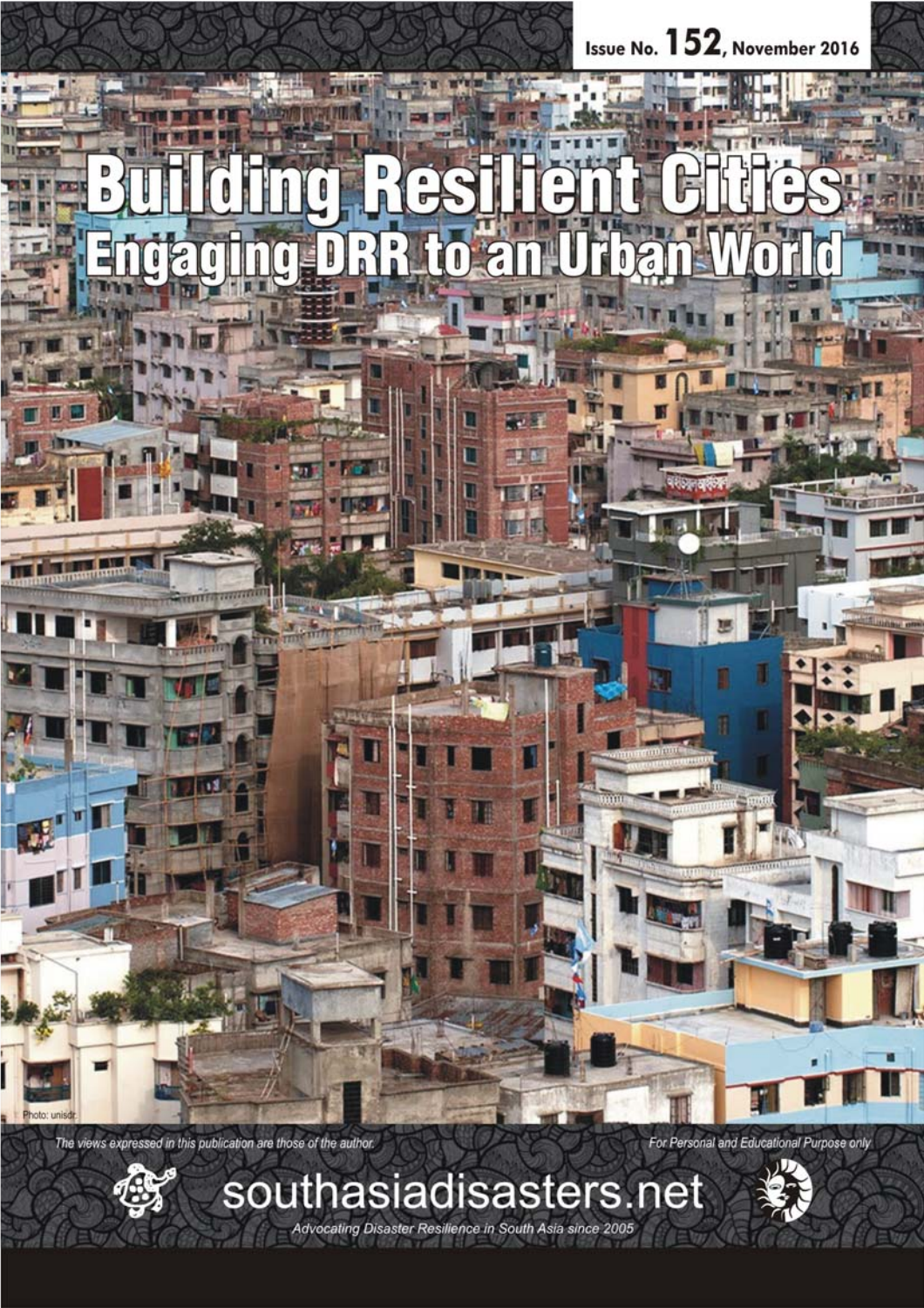### ABOUT THIS ISSUE

This issue of *Southasiadisasters.net* is titled 'Building Resilient Cities" highlights the importance of bringing Disaster Risk Reduction and Climate Change Adaptation to urban planning in order to create safer spaces for citizens.

The need for bringing DRR and CCA to urban planning is urgent in a world that is urbanizing rapidly, where disaster displacement risk and other calamities are driven by rapid and unplanned urbanisation. In this matter, India compromises to give especial attention to the future of its cities by promoting the construction of safe buildings and better land-use plans. The issue also highlights the specific challenges urbanization faces when a disaster situation occurs like in the case of the earthquakes in Gujarat and Pakistan and the need to develop a better earthquake early warning system for the future. It also recognizes the important role of Communication Medias and NGO during a disaster. In the case of AIDMI it has to be mentioned it is a pioneer in developing better preparedness responses and long term solutions by utilising a holistic approach. **– AIDMI Team**

### IN THIS ISSUE

- 1. Disaster Displacement in Cities: Agenda for Initiatives 2
- 2. Strengthening Urban Food Security Analysis in Humanitarian Crises 4
- 3. Shelter Associates Shelter, Risk and Agenda for Asia 5
- 4. Early Warning and Forecasting System for Earthquakes: An Insight 6
- 5. Few Good Men and Women 8
- 6. Ten Years Ago and Now 9
- 7. Kutch and Aceh Recoveries: A View 11
- 8. Children Demand for Safe School and Safe Education 12

# Disaster Displacement in Cities: Agenda for Initiatives

 $\bigcap$ f the 72 million displaced persons in the world, at least 13 million internally displaced persons (IDPs) live in urban areas.<sup>1</sup> This number is likely to grow over the next years. Disaster displacement risks are driven by rapid and unplanned urbanisation, the lack of enforcement of building standards and land-use plans, limited disaster and climate change mitigation and adaptation measures, and environmental degradation.2 As people and assets concentrate in hazard-prone areas, the risk of disaster becomes increasingly urban as well.3

Displacement in urban areas alters the access to different spaces, resources, objects, social relations and key actors within them.

Compared to the non-displaced poor urban populations, IDPs lack access to adequate and secure tenure and basic services. During a displacement situation many people

do not have proper documentation knowledge of the local language, job facilities, health access, among others which makes their condition of living unstable and vulnerable.<sup>4</sup> In many contexts, IDPs might avoid to get access to assistance for fear of being arrested or because of discrimination among the local population.5 In other cases, IDPs might not receive support from local authorities in order to limit further mobility and stretching already limited resources.<sup>6</sup>

The relevant authorities, on the other hand, are seldom sufficiently well prepared to manage the demographic, public policy and social challenges of internal displacement in urban areas.<sup>7</sup> They often lack the capacities to mitigate and respond to disasters and the adverse effects of climate change, especially for IDP housing options.8 These limitations are further complicated by the fact that resources to address displacement



*Heavy rains in 2014 led to flooding in Bangladesh, Pakistan and India in August and September, and in Sri Lanka in December.*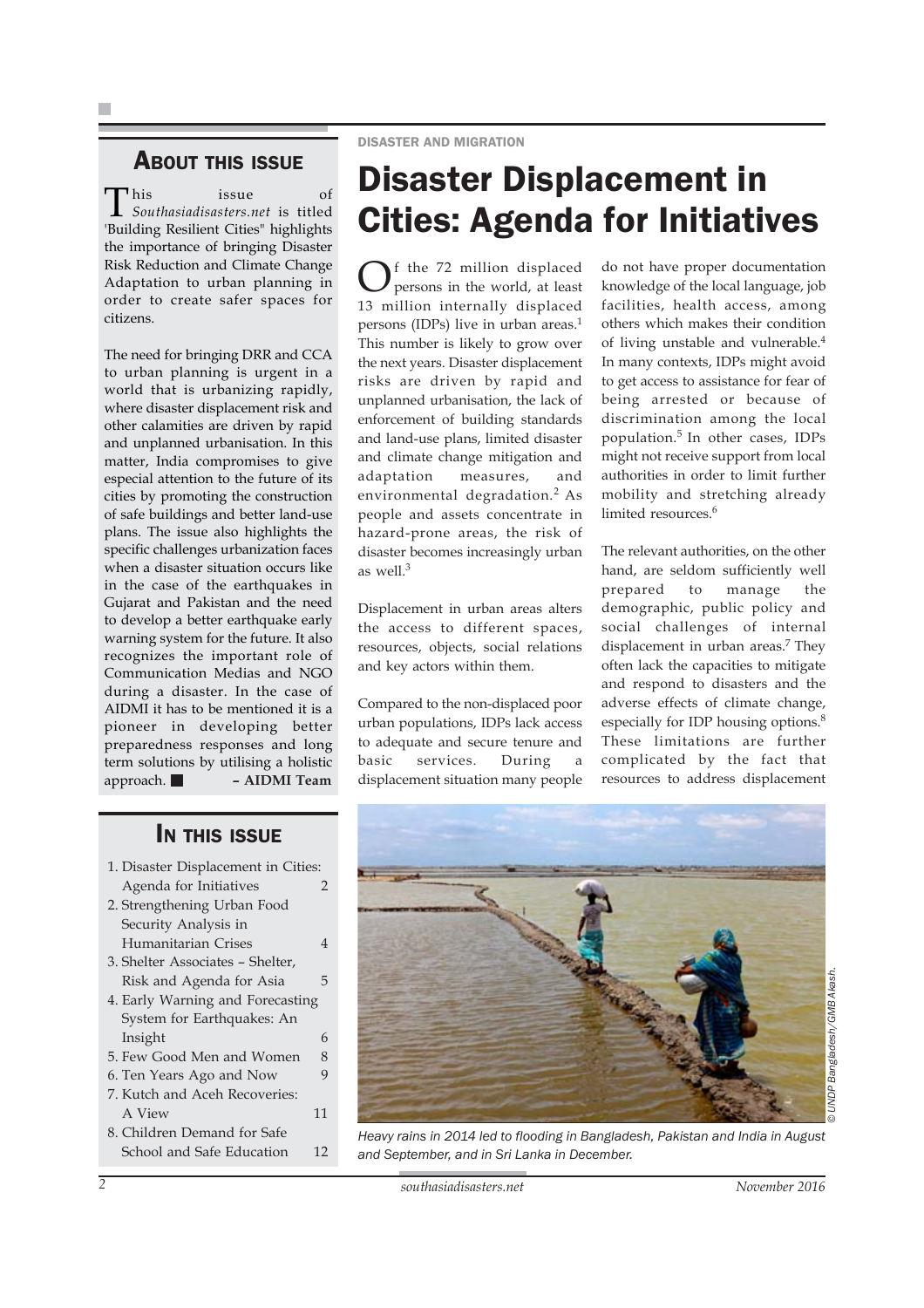P.

are usually limited and only available in the immediacy of a crisis.<sup>9</sup> Local markets and institutions are often not ready to absorb the often sudden inflow of IDPs. Also it is difficult for local authorities to identify and register IDPs within complex urban settings which further reduce the ability of IDPs to access resources.10

At the global level, the groundwork for an 'agenda for initiatives' has been laid in the past years. The New Urban Agenda adopted at the UN Habitat III Conference in Quito, Ecuador, 2016, in line with the Sustainable Development Agenda

2015-2030, pledges to 'leave no one behind', giving special merit to countries affected by 'natural and human-made disasters'11 and to IDPs.12 The Agenda commits to bring disaster risk reduction, climate change adaptation and mitigation considerations into urban planning, and ensure decent work and tenure for IDPs, while building local capacities as well.

The Platform on Disaster Displacement (PDD) connects with these agendas in several crucial points. The PDD 2016-2019 Work plan and Strategic Framework

includes initiatives to enhance IDP protection in the context of disasters and climate change. Such initiatives range from addressing the lack of data and knowledge about IDPs and engaging with the UN Special Rapporteur on the Human Rights of IDPs, by doing this it aims to ensure that the specific protection needs towards disaster are included into public policies, such as disaster risk reduction and humanitarian response plans for IDPs. For more information, please visit our website and follow us on Twitter and Facebook.

**– Atle Solberg,** Head of Coordination Unit, Platform on Disaster

Displacement, IEH Geneva, Switzerland

1 IFRC (2012), World Disasters Report 2012 - Focus on forced migration and displacement, available at https://goo.gl/eC3bhz, p.113.

- 2 IDMC (2016), available at: https://goo.gl/BgLaAx, p.2.
- 3 IDMC (2014), Global Estimates 2014: People displaced by disasters, available at https://goo.gl/ue3LDJ, p. 90.
- 4 IDMC (2016), Briefing Paper, Leaving No One Behind: Internal Displacement and the New Urban Agenda, available at: https:// goo.gl/BgLaAx,p.5.and IOM (2015), World Migration Report 2015, Migrants and Cities: New Partnerships to Manage Mobility, available at https://goo.gl/aHcJqd, p.78.
- 5 IOM (2015), World Migration Report 2015, Migrants and Cities: New Partnerships to Manage Mobility, available at https:// goo.gl/aHcJqd, p.90.
- 6 Refugee Law Project (2008), Resettlement Assistance Too Little, Urban IDPs Say, available at https://goo.gl/gUoglh.
- IDMC (2016), available at https://goo.gl/BgLaAx, p.3.
- 8 IOM (2015), available at https://goo.gl/aHcJqd, p.96.
- 9 IOM (2015), available at https://goo.gl/aHcJqd, p.93.
- 10 IOM (2015), available at https://goo.gl/aHcJqd, p.90-91.
- 11 UN Habitat III (2016), New Urban Agenda, Draft outcome document of the United Nations Conference on Housing and Sustainable Urban Development (Habitat III), available at https://goo.gl/nJ66ZC,paragraph 19 and 101.
- 12 UN Habitat III (2016), available athttps://goo.gl/nJ66ZC, paragraphs20, 28, 42, 57 and 107.



*AIDMI arguing to make Ahmedabad the first Smart City to be Safe City to the elected leaders, November 25, 2016, Ahmedabad.*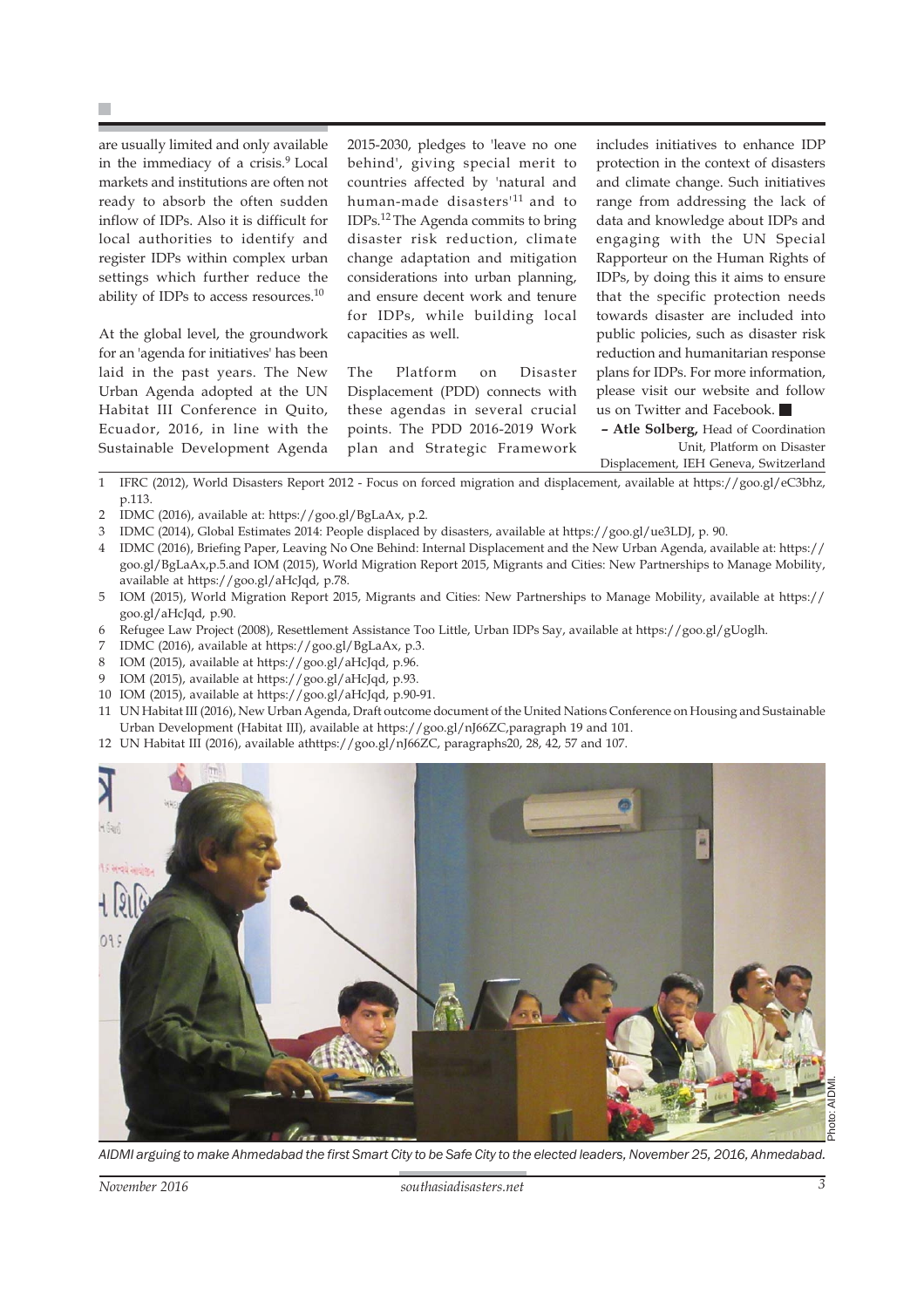DRR AND FOOD SECURITY

### Strengthening Urban Food Security Analysis in Humanitarian Crises

The word is urbanizing rapidly.<br>By 2030 the urban population is predicted to exceed five billion people, and eighty percent of them will live in the developing world.

Millions of urban households are faced with problems and threats related to poverty: lack of secure tenure, precarious living conditions, no access to basic services, unemployment, violence, public health risks and poor sanitation, which are all underlying causes of food and nutrition insecurity. The frequency and scale of disasters associated with climate change and the current food, fuel and financial crisis further exacerbate the problems.

#### Humanitarians working in urban settings are faced with a significant challenge

More and more, humanitarians are responding in urban situations which are largely unfamiliar. Identifying and targeting groups that are vulnerable to food insecurity in urban areas poses a significant challenge for organizations that have traditionally provided assistance to people living primarily in rural areas. The characteristics of vulnerability in urban settings are generally more complex and therefore require a different approach.

#### Adapting to an Urban World strengthens urban food security analysis in humanitarian crises

In line with the main objective of the Global Food Security Cluster gFSC



*Kenya, Nairobi, Mathare slums in February 2012.*

Working Group on Food Security and Livelihoods in Urban Settings<sup>1</sup> to build tools and guidelines, a project called "Adapting to an Urban World" was initiated to develop food security vulnerability urban assessment tools by field testing them in six different urban food security contexts, including areas affected by conflict, natural hazards, migration, rising food prices and poverty.

*Millions of urban households are faced with problems and threats related to poverty: lack of secure tenure, precarious living conditions, no access to basic services, among others which are all underlying causes of food and nutrition insecurity.*

The project aims to strengthen the food security analysis in support of humanitarian responses to food security crises in urban settings by developing guidance which will assist with;

- a) Identifying levels of vulnerability to food insecurity in urban areas;
- b) Assessing different types of urban food insecurity and vulnerability;
- c) Organise appropriate responses to urban food insecurity;
- d) Establish an effective collaborative mechanism for responses to food insecurity in urban crises.

*Please read more about the project: http://fscluster.org/food-security-andlivelihoods-urban/document/adaptingurban-world-tailoring-food* **– Marina Angeloni,** Global Food

Security Cluster Rome, Italy

1 http://fscluster.org/food-security-and-livelihoods-urban/document/presentation-food-security-and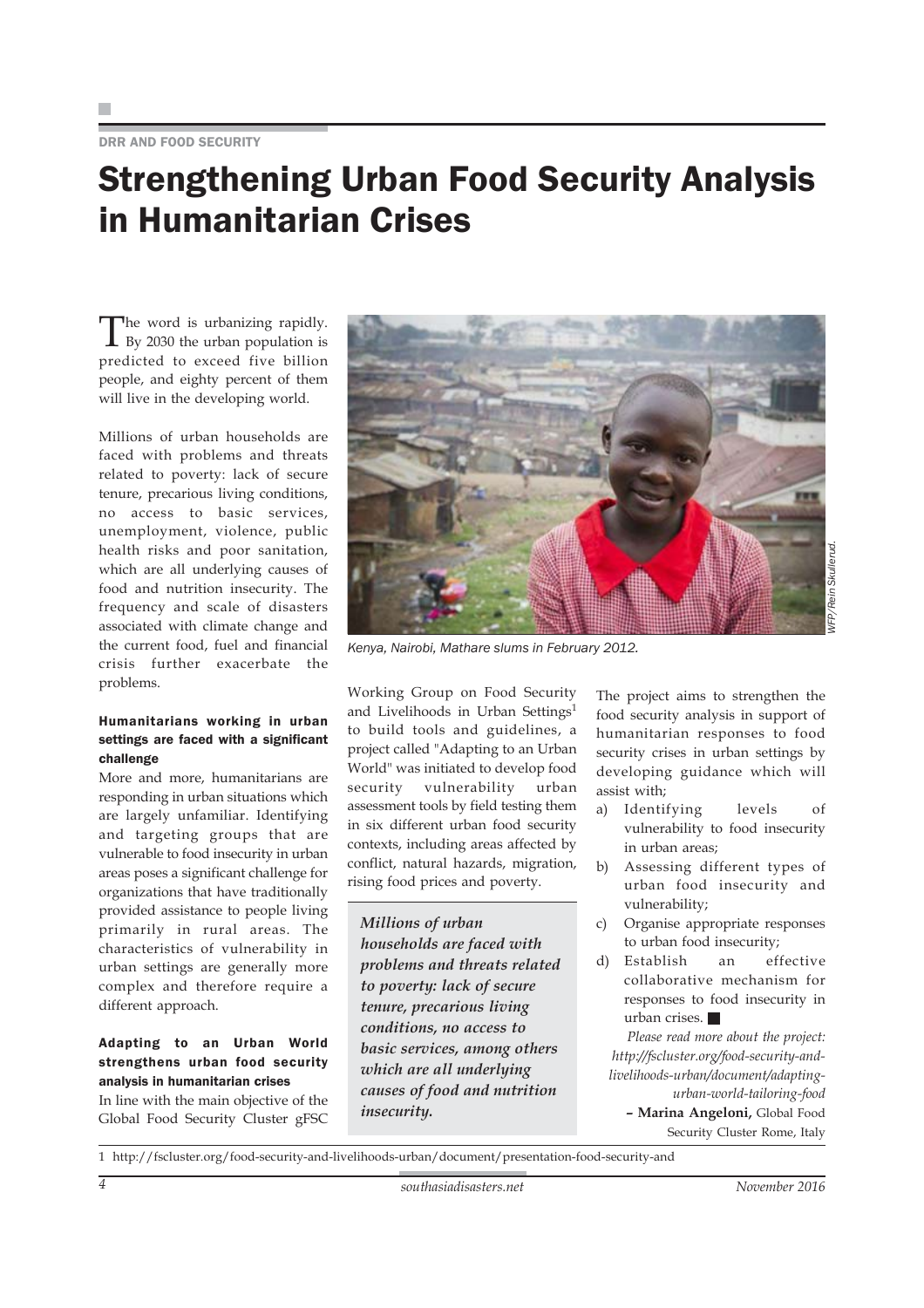#### SHELTER SECURITY AND DRR

### Shelter Associates – Shelter, Risk and Agenda for Asia

There have been many natural disasters in recent times that have occurred rapidly over a short period of time and had disastrous consequences; they have caused lives, shelter and infrastructure to be lost and in their aftermath have put pressure on the populations and systems that survived. These events are observed around the world as the global media documents the loss of life, the shattering of important supply networks (such as water and food), the destruction of important facilities (such as hospitals and schools), the displacement of people, and the deterioration of health. While these conditions are often the result of disastrous events, such events are not their only agent. There are many people who live in locations without adequate infrastructure for safe, healthy, dignified and comfortable living, who have not experienced extreme weather or earthquakes, they are victims of a different agents, insensitive approach of city officials.

An example to illustrate this point would be three developments on the periphery of Sangli-Miraj-Kupwad in Maharashtra which was completed as part of the Government of India' (GOI) Valmiki Ambedkar Awas Yojana (VAMBAY) scheme. The municipal corporation has built residential units which provide shelter but little else as the units are not connected to a water supply or a working drainage system, and power and street lighting are only available at specific times. The remote location of the three developments relative to the peri-urban area has meant that beneficiaries use a disproportionate amount of their small income on transportation as none of the schemes are served by public transport and the private transport providers charge premium rates. The municipal corporation has been moving their citizens from slums within Sangli-Miraj-Kupwad to these project sites, effectively throwing them out of the peri-urban area and displacing the established life-style of the citizen. The beneficiaries of the VAMBAY scheme in Sangli-Miraj are no longer near markets or places of healthcare, employment or education, and, due to the fact that the units are not connected to a drainage system the beneficiaries also have to defecate out in the open and face the associated violations of their health and safety.

While it cannot be said that the beneficiaries of the VAMBAY scheme in Sangli-Miraj were relocated as a result of an extreme environmental event it can be said that they were displaced by the insensitive approach of schemes implementing agents.

In 2009 Shelter Associates (SA) were appointed as consultants for the GOI' Integrated Housing and Slum Development Programme (IHSDP) also in Sangli-Miraj-Kupwad. Against the backdrop of the municipal corporations VAMBAY scheme SA developed a holistic city-wide proposal, informed by a poverty mapping exercise which optimised the use of land available for development and minimized the disruption to the established lifestyles of the beneficiaries.

29 unofficial communities across Sangli-Miraj-Kupwad were included within the IHSDP, 7 sites were proposed to be cleared and rebuilt to a higher density so that they could

accommodate their initial population and receive the residents from 22 informal settlements that are designated by the municipal corporation and Government of Maharashtra (GOM) for demolition as part of their public works programs (road widening, commercial development, etc). The 7 receiving sites were located across the peri-urban area meaning that the distance that the relocated beneficiaries had to move from their current home was minimized. This was beneficial to the relocated beneficiaries as the disruption to their way of life was minimized; they were still near to all of the amenities that they have become accustomed to, employers, hospitals, schools, shops, public gardens, etc. and the communities which were required to relocate by the greatest distance were actually happy to do so as they would be closer to the amenities that they use and therefore benefit from a saving of both time and money in relation to transportation.

The project was supported at the community level due to the involvement of the beneficiary communities in the collection of data. Comprehensive settlement and household level data were methodically collected and linked with accurate maps using geographic information systems (GIS) technology in combination with remote sensing technology (Google Earth®). The data was arranged spatially across the peri-urban area and used to generate the IHSDP proposal. The beneficiary communities were also involved in the design of the residential units which include a bathroom and a separate toilet and the detailed design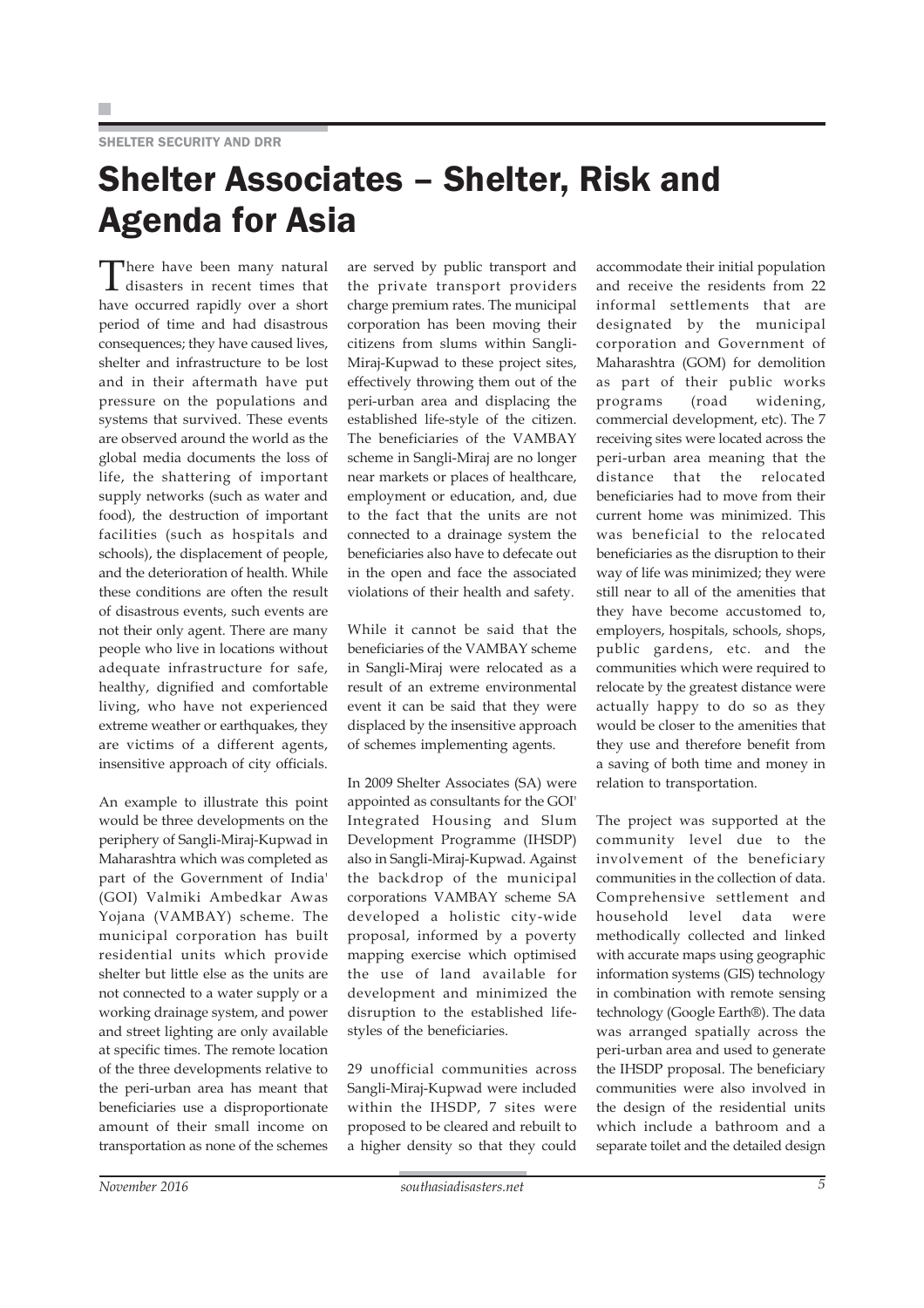

*Explaining designs to the community members.*

of the community centres associated with each of the sites. The beneficiaries were also encouraged to take part in the implementation process as they attended progress meetings and assisted with site inspections.

The IHSDP in Sangli-Miraj-Kupwad demonstrates an alternative to the typical slum rehabilitation projects that are prioritised by city officials which fail to take cognisance of ground realities, do not view the issue of housing for the poor at a city-

wide level and which are implemented in an insensitive, intrusive and opaque manner without the input of the beneficiary communities.

SA advocates for inclusive planning where projects are conceived as part of a holistic plan at the city level, where the beneficiary communities are active participants and where the whole process is informed by accurate data. Data is an essential component of inclusive planning, and is central to the philosophy of acknowledging informal communities as integral parts of any city. As a result of SA's IHSDP project the collection of data has became part of the GOI's policy framework under the Rajiv Awas Yojana (RAY), which now requires city officials to map their informal communities using GIS and remote sensing technologies, and also earned SA the title of Google Earth Hero<sup>1</sup>.

> **– Ross Plaster,** Architect, Shelter Associates, UK

1 http://www.google.co.uk/earth/explore/showcase/changetheworld.html#tab=shelter-associates

#### EARLY WARNING IN DRR

### Early Warning and Forecasting System for Earthquakes: An Insight

#### ntroduction

I Various volcanic eruptions, landslides, explosions etc. in the past have resulted into large motions of earth's surface due to geological disturbances within the earth. Such sudden and transient motion of the earth's surface causes an earthquake. Many theories exist to explain the cause of earthquake. The most important is the theory of Plate Tectonics. This theory marks that the movement of Earth's crust results from building up of stored energy between two stuck lithospheric

plates. The surface where they slip is called the fault or fault plane. The location below the earth's surface where the earthquake starts is called the hypocenter, and the location directly above it on the surface of the earth is called the epicentre.

The shaking is experienced by the seismic waves that are generated during an earthquake, which travel through the surface and/or body of the crust and finally reaches the location. Seismic waves are the waves of energy caused by the sudden

breaking of rock within the earth. There are several different kinds of seismic waves which move in different ways. The two main types of seismic waves are body waves and surface waves. Earthquakes radiate seismic energy as both body and surface waves. Body waves travel through the earth's inner layers, but surface waves can only move along the surface of the planet like ripples on water. Earthquakes radiate seismic energy as both body and surface waves. Travelling through the interior of the earth, body waves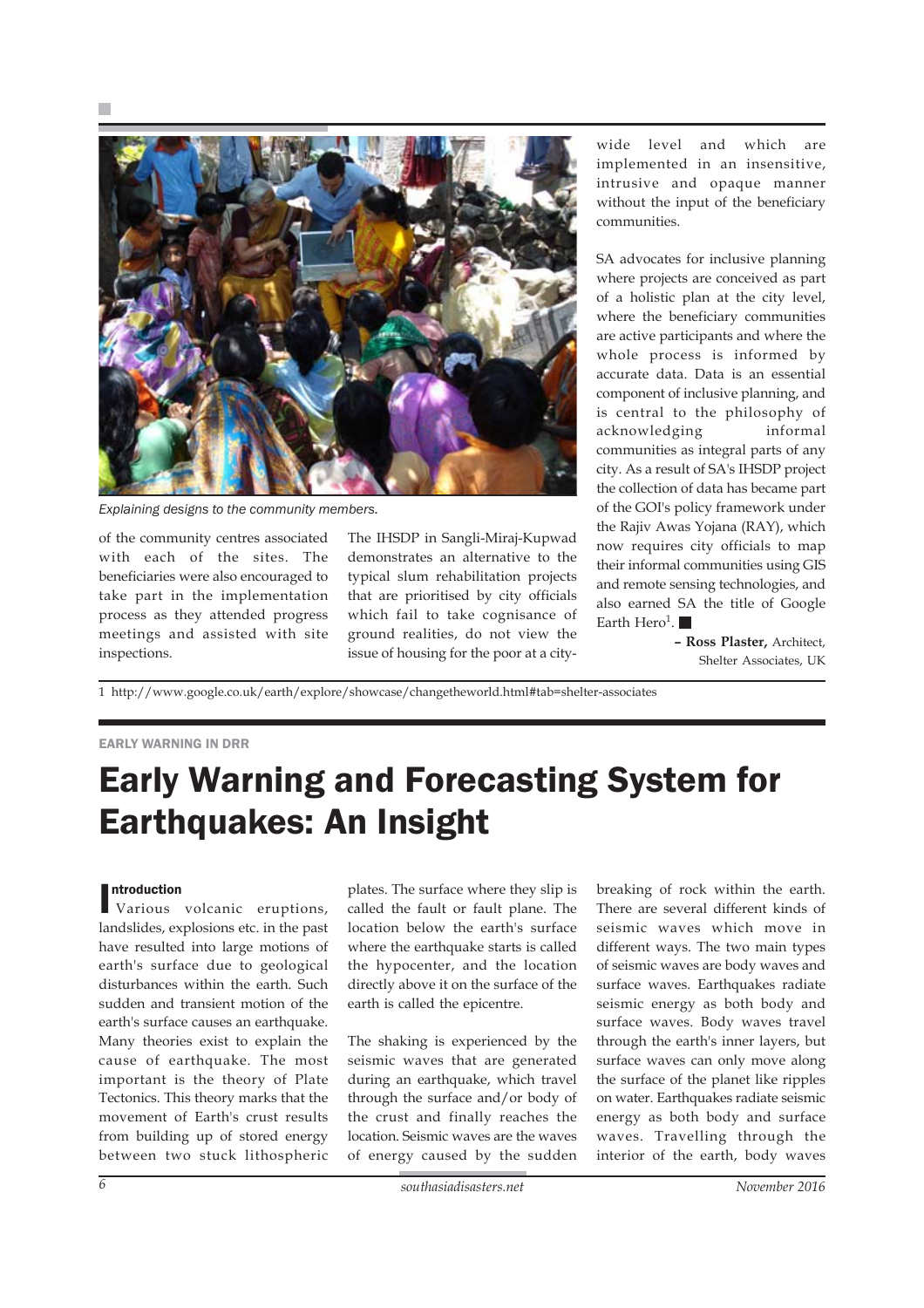arrive before the surface waves emitted by an earthquake. These waves are of a higher frequency than surface waves. They are of two types-S wave and P wave.

#### Earthquake Early Warning System (EEWS)

The term "earthquake early warning" (EEW) is used to describe real-time earthquake information systems that have the potential to provide warning prior to significant ground shaking. It is based on a simple concept that telemetry data travels at a speed of light whereas the seismic waves travel at much less speed. Thus, if data about an upcoming earthquake could be collected near epicenter then this information could be transferred at the speed of light so that one could get some lead time. Warning are issued based on the lead times that range from a few seconds to a little more than a minute and are primarily a function of the distance of the user from the earthquake epicenter (see figure).

The whole EEWS is based on the community response and preparedness when the warning is issued, as there is no purpose that can be served by an EEWS if the community is unaware of things which should be done once the warning is issued by the concerned authorities. It is also important to educate community about an earthquake, education is the key for awareness and plays an important role when a disaster is underway.

#### Microzonation

Microzonation has generally been recognized as one of the most accepted tool in seismic hazard assessment and risk evaluation; and it is defined as the zonation with respect to ground motion characteristics by taking into account source and site conditions. The basis of microzonation is to model the rupture mechanism at the source of an earthquake, evaluate the propagation of waves through the earth to the top of bed rock, determine the effect of local soil profile and thus develop a hazard map indicating the vulnerability of the area to potential seismic hazard.

#### Development of Earthquake Early Warning in India

Areas that have been identified as severe seismic regions include the Himalayan belt in the north from Kashmir to Manipur, Gujarat in the west and Andaman & Nicobar Islands in the southeast. The faults in these areas are capable of generating large magnitude





earthquakes that would subject the neighbouring areas to significant ground shaking. Thick population density and poor adherence to earthquake resistant practices have substantially increased the seismic vulnerability of these regions. However, in case of a large earthquake in Himalayas, most of these places can have a lead time of 30 to 70 seconds before the damaging seismic waves arrive. If this real-time seismological information is adequately tuned to the operational requirements of technical systems, life and industrial loss could be significantly reduced. The EEW Network of *Indian Institute of Technology, Roorkee (IITR)* covers the Garhwal Himalayan having approximate area of 100 Km x 40 km wherein 100 sensors have been installed.

#### Discussions and Conclusions

Tremendous strides made by our country in communication technology has opened up several frontiers which were inaccessible in recent past. Connectivity and rapid information are the most important parameters in today's generation development of earthquake early warning system. Recent studies have shown that severity of ground motion in several parts of Delhi would be quite high in case an earthquake of magnitude 7.5 to 8 hits in Garhwal. Thus, in the event of a big earthquake (magnitude 7 and above) in Himalayas, a successful EEW system could surely get credit for giving a second life to a large population of northern India including Delhi. Further, availability of real time strong motion data will substantially boost the information data base and research which is being pursued by IITR after big earthquakes in past. Real time recording would also open avenues for use of this data for disaster management.

> **– Sangeeta Baksi,** Scientist, New Delhi *and* **Akarsh Mishra**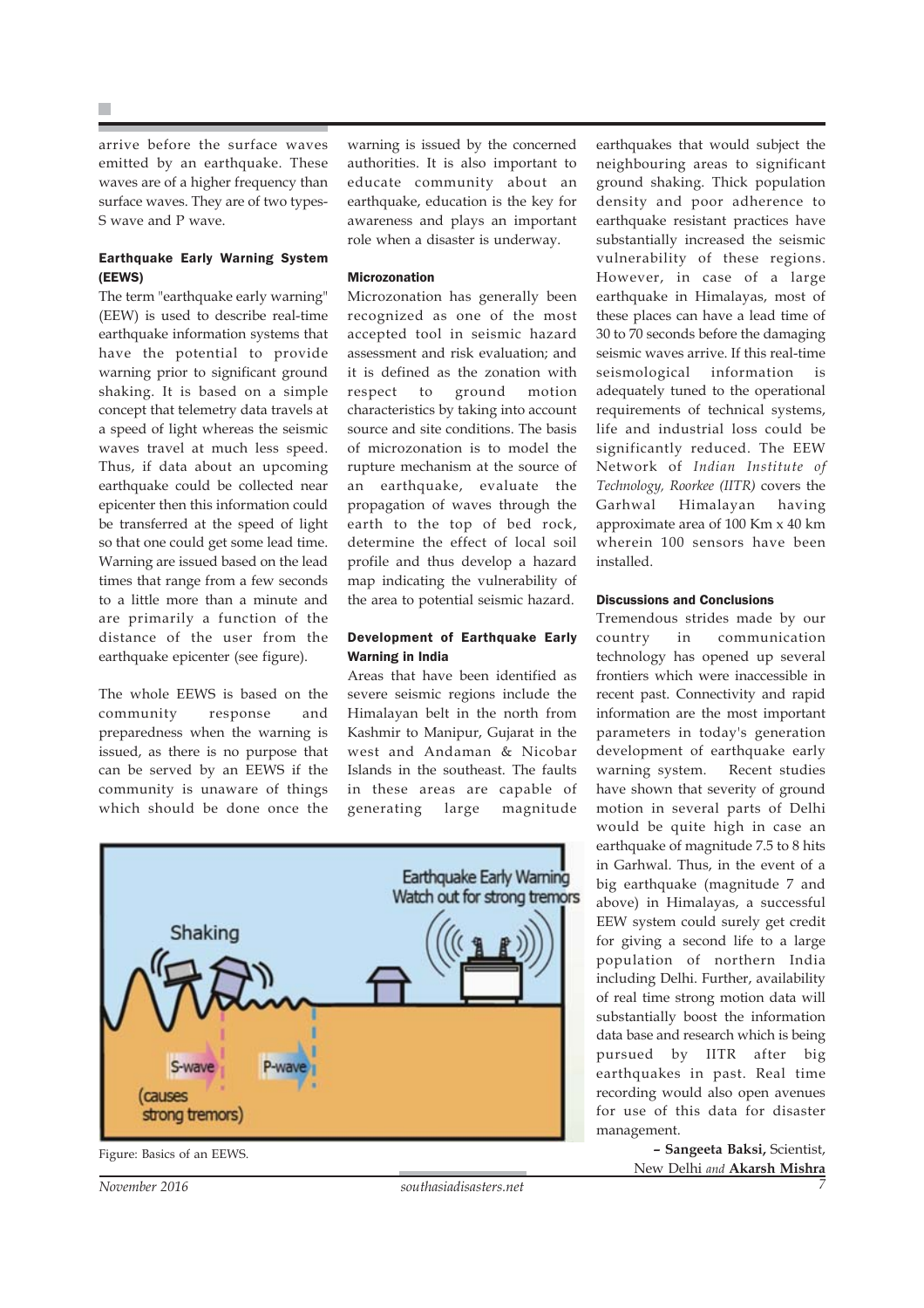CASE STUDY

# Few Good Men and Women

Finally it happened after endless excuses, and reasons for delay on my part, (some valid some perfunctionary), the trip to AIDMI finally happened, ever since Mihirbhai confirmed the date, I was anxious, looking forward to a wonderful long cherished interaction with Mihirbhai and the team AIDMI.

I have been associated with AIDMI since 2008 and have been following their sterling work and times closely since our first interaction. It was in Chennai, I was invited as a speaker to a seminar on protection and Monitoring during disaster. The effortless efficiency in conducting a seminar at a remote alien location such as Chennai did amaze me. The follow up of the seminar was done with great gusto and passion.

The true blue efficiency a la Mercedes Benz was reflected by the communications flowing to me on mail and phone, coordinating my travel and days program. Needless to say all the I's were meticulously dotted and so were the T's all crossed. To the extent that my both the web check ins were also done 48 hours prior and the boarding passes mailed to my ID. Even before I boarded the flight at Pune there was a call from the driver at Ahmedabad, designated to pick me up. It did reminiscence the AIDMI efficiency previously tasted in Chennai.

A day well spent at the AIDMI made me think of the amount of time I wasted before making this trip. The Campus was a revelation though spartan exudes a hum of efficiency, well cut out work and smiling faces; well they are all in it on their own. The campus split at two levels of the building seemed seamlessly integrated functionally.

An interaction with the Director, Mihirbhai and one of the senior functionaries Ms. Vandana Chauhan, was an insight into their body of work and the current projects at hand. The power of Human Endeavour and perseverance always amazes me, well the AIDMI have taken it to a different level. So much can be achieved with so less people in such a finite period of time!!! it is no mean job to strive and make contributions in a sector so very heavily a domain of the Government Departments and the highflying International agencies and NGOs.

#### The AIDMI Approach

The most fascinating thing I discovered was the AIDMI Approach to the problems being faced by the disaster communities. If I was to outline this approach it would be that it is what makes AIDMI different are the following points:

- They are committed to long term solutions for all the disaster related issues, being it capacity building, resilience or mitigation measures.
- All of them are working with an affirmation to act as a bridge between the disaster community and development, now that's a different take on the so popular development approach!
- At all times the AIDMI philosophy (if I may call it so) reflects the sanguinity of the development approach.
- Focusing on the poor and marginalized communities as these are the worst affected during disasters and also the least vociferous.

The interaction with the staff also revealed many a hitherto unknown facets of AIDMI and its team members, they have and so displayed a great ability to adapt and change as the things developed. Innovation became a staple and went along as the need of the situation and specific instance beckoned. Working with the government teams at the district level is no mean feat as you are dealing with people who deal the masses, priorities based on the masses demand, and many a time it is the quintessential issue of dealing with people **"Who do not know what they do not know".**

Developing toolboxes for assessment of loss and damage at the local level have gone a long way in creating tangible results. This has been done by developing a 'methods toolbox'.

Other hallmarks of their work are updating of DDMPS, safety audits for Hospitals, school safety campaigns and pro poor DDMPs.

One innovation that stands out and can be said to be ahead of its time is the Micro Insurance for local Market Recovery.

Another noteworthy domain that the AIDMI teams have been able to step into is the relief work, this has always been the forte of the Forces and the Government Agencies given the immense amount of resources it needs. Herein the AIDMI teams with their locally rallied up resources have been able to make a mark including in Nepal during the recent calamity, where they played a pivotal coordinating role between the various agencies and aid efforts.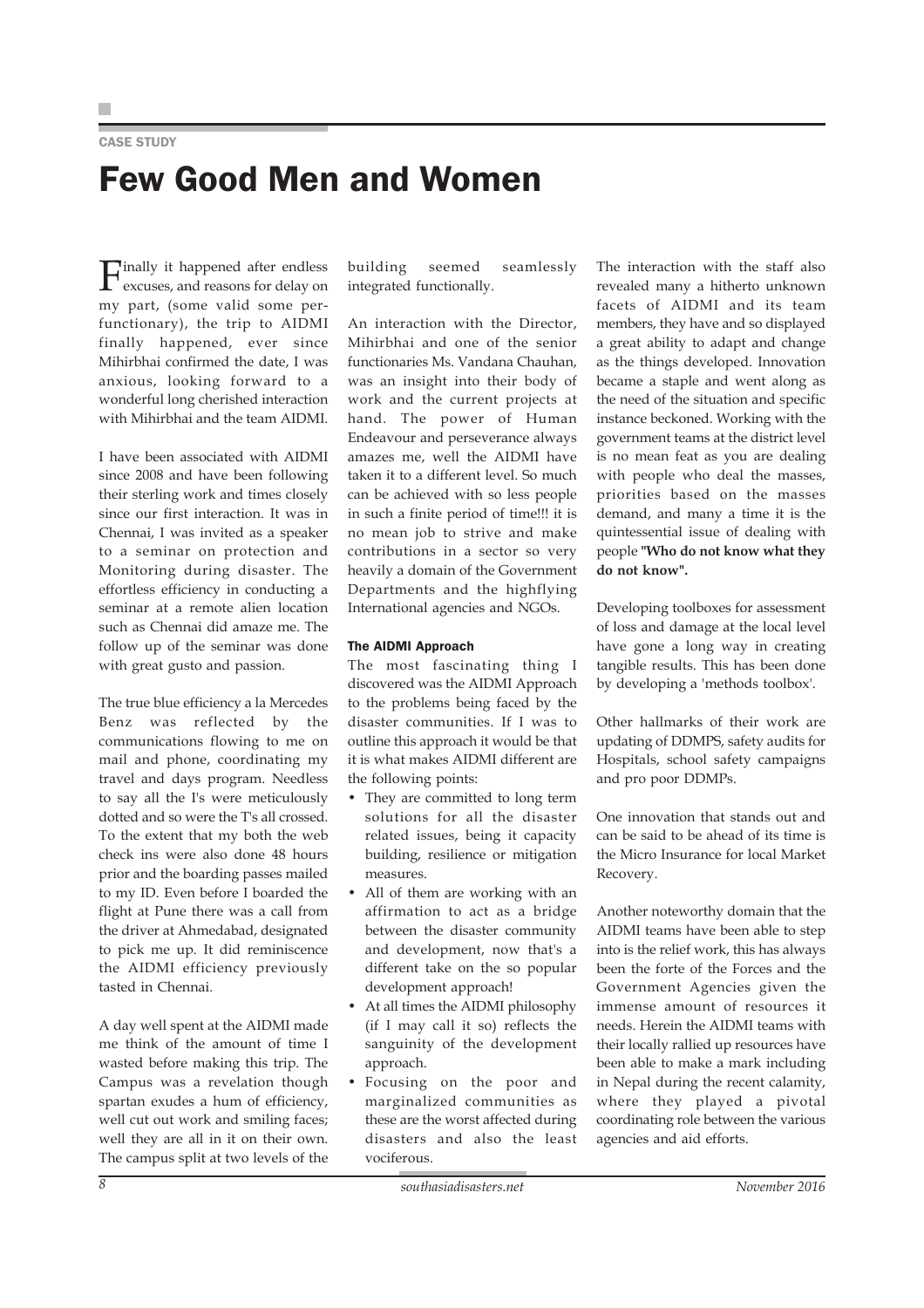They way ahead as formulated and stated by the AIDMI, holds an optimistic and holistic approach to achieve a resilient society and therefore aims to put the poor in the centre of Global SFDRR. Aligning risk assessment to the smart cities seems to be a step in the right direction. A roadmap to harness technology in terms of GIS in DDMPs and partnering with universities is a novel aim.

An interaction with the finance team gave an insight into the fact that it was also aligned with the ' Project Approach "for budgeting and expenditure, it was very heartening to know. The practice of quarterly audits and closure is an excellent practice prevalent in the AIDMI and would surely keep the books straight and spotless at all times.

Also I had an opportunity to visit the premises of the AMA that are used by the AIDMI for conducting its training program, this is another example of how AIDMI is optimizing resources.

Having gleaned so much in the short span of a day, made me humbler and wiser to the power of the human spirit and resolve that the AIDMI exhibited. There were many a valuable lessons to carry home especially those a University master's in Disaster Management did not teach.

**– Sandeep Shaligram,** Consultant, Pune, India

#### RESILIENCE IN HINDSIGHT

### Ten Years Ago and Now

 $\mathbf{S}^{\text{th}}$  October is a day to remember those who lost their precious lives. It's a time to recall our responses to the situation and the lessons we might have learnt and harvested from the catastrophe that took place at 8:50 am Saturday 8th October and perished 87,000 lives and displaced nearly 3.2 million people who could not go back to their homes for many months as they had nothing to rebuild. As the calamity was unprecedented the response of both the international community and Pakistanis was too highly exceptional.

After spending night in a Mansehra hotel, on the 9<sup>th</sup> morning our driver Aziz and I left Mansehra for Balakot. The road leading to Balakot was jam packet with all kinds of vehicles vans, private cars, buses and motorbikes etc. Hardly any vehicle was coming from the other side. Besides vehicles tens of hundreds of people were marching too. Each one was carrying some tool – hammer, sickle, axe, chisel or saw. Let's call them tool-carrying volunteers (TCVs). This was indeed an impressive show of passion and energy. Yet I was curious to explore what had motivated these people to take this adventurous act. I jumped out of the jeep and joined the caravan. "We are going to help the affected families in whatever way we could - remove the debris to get the injured or the dead out." They said. They looked extremely in hurry, as it was next to impossible to match with their marching speed. The distance between Mansehra and Balakot is 38 KMs. They were going to cover it all on foot. I got tired after walking just 5 KMs. I did not face any difficulty in finding my vehicle, as traffic was moving at snail's pace; I jumped in and processed what I had just experienced. The TCVs were overwhelmed what had happened around them. Their ability to feel the pain of the affected people was visible – empathy.

We reached Balakot in three hours. The city was completely flattened. The survivors were busy in removing debris to take their love-ones out. I did not see any NGO or state agency helping the affected people. It was all self-help. But the TCVs who were coming from Mansehra and other areas were in full action. I saw them joining the survivors in their efforts

one by one. The humanity was simply in action.

I was deeply moved. Everyone was courteous, caring and disciplined the qualities that we lack in normal times. This highly self-disciplined attitude was not an outcome of any training or drill. This was all spontaneous – a spectacular show of collective humanity. I wondered how could this be sustained?

But soon my hope dashed. A truckload of dry ration arrived at a spot where about two dozens of TCVs were helping a few families whose members were buried under debris. This well-intended philanthropist started to distribute packets of ration. The news spread around. The people thronged to the spot. Soon distribution turned into throw-and-catch game. Within minutes there was chaos. Everyone tried to grab as many packets as possible. The TCVs too turned into grabbers.

This was not new to me at all. I have been witnessing similar situations since 1992-flood disaster when I started to work with disaster prone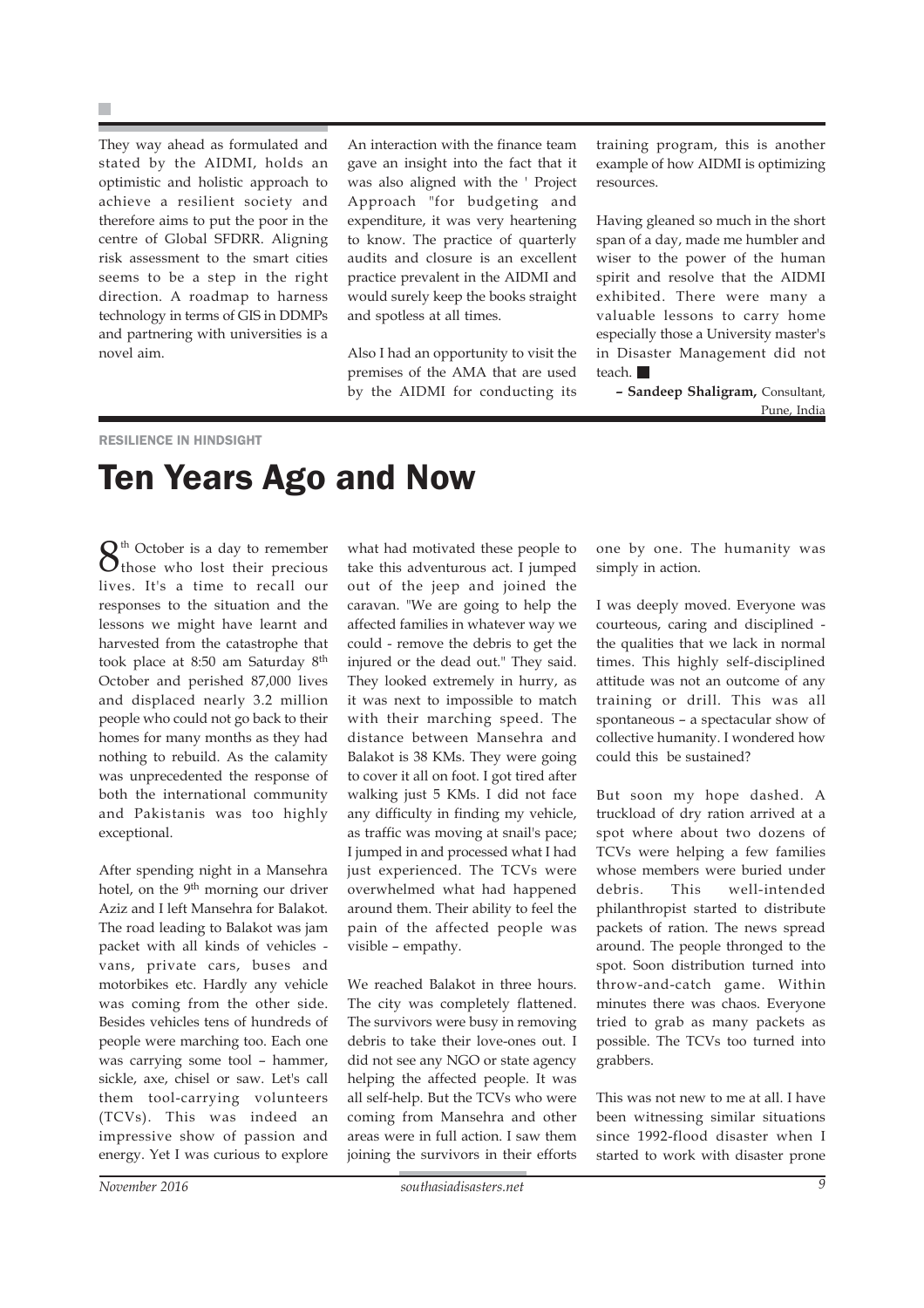communities. I tried to stop the philanthropist but failed. He appeared to be proud of his act and continued throwing packets to people. It must be an empowering and noble experience for him – an act of *swab* too. In the following days I would find its repetition all over the place. The ugly outcome of wellintended spirit of humanity was killed with one wrong act - greed replaced empathy. I never saw TCVs again.

Sadly bad image of survivors continued to be built as our media have little understanding of disaster complexities. For instance, very often TV screens, newspapers or social media would show survivors fighting each other over few relief items. This not only diminished empathy in the society but also created negative image of survivors.

The relief-providers (officials, philanthropists, workers of NGOs and INGOs etc.) whose duty is to assist survivors with respect and care too contributed hugely in building negative image of them. They would not even hesitate to use derogatory words for survivors – greedy, grabbers, liars and cheaters in clear violation of UN Humanitarian Principles. 'Cheaters are punished, not rewarded.' A Survivor said in Balakot when an NGO wala accused him of telling lies. Many survivors did not have the courage to speak out. As a result it has become a dominant narrative. In a society where trust and social cohesion are already in huge deficit, this was not less than a crime. In my view both state and non-state actors are largely responsible for creating this negative image. We should ruthlessly reject such callousness.

The relief providers had no right to accuse the devastated people for 'poor behaviour' which was a result of their own folly. Therefore, the relief–providers do need to do some soul searching. But, it appears we lack the will to do that too as a nation. Consider this — since 2005 people have suffered from six mega floods, two middle scale earthquakes and two major displacements due to military operations against terrorists. There appears no improvement as far as treatment of internally displaced persons is concerned. We have seen pictures police baton charging IDPs time and again.

Though our public policy and legislation on disaster have seen a paradigm shift (from relief to disaster risk reduction) since 2005, in practice relief continues to dominate the mindset of our successive rulers. Yet, we do it terribly. They love doling out money to affected people as this help consolidate and expand their respective vote bank. Since most political parties heavily rely on primordial networks for electoral support, the relief and rehabilitation packages are too distributed through these structures which happen to be intensely partisan. This practice not only causes under-development in society but also undermines fairness. It reinforces sectarian, clan/biradri and ethnic rivalries. Resultantly, it weakens social cohesion and collectivity - a prerequisite for any resilience.

*Though our public policy and legislation on disaster have seen a paradigm shift (from relief to disaster risk reduction) since 2005, in practice relief continues to dominate the mindset of our successive rulers. Yet, we do it terribly. They love doling out money to affected people as this help consolidate and expand their respective vote bank.*

As frequency of disasters is increasing in the country, the deterioration of society has also accelerated in affected areas. This further weakens ability of communities to bounce back in the aftermath of disasters. It is easy to rebuild physical infrastructures i.e. houses, water channels etc. But it is extremely difficult to reconstruct social cohesion, norms and decent values. During my recent visits to Balakot I met many people with diverse social background. Most of them told me that they have rebuilt their houses. But everyone appeared to be missing feelings of empathy and collectivity.

No wonder nearly 60% respondents of our recent study (released yesterday) on disaster and governance said that social cohesion had badly affected since 2005. The study also shows that the situation in flood–affected areas is more serious than the quake hit areas. This is perhaps due to recurrent flooding since 2010 and the repeated intervention of relief-providers particularly the state officials. The recipient mentality is now been deeply embedded due to the abovementioned practice. For instance during our study we found many flood-affected families who did not rebuild their houses as they were expecting that soon someone from the government would come and give them money for reconstruction. This shows that a very serious damage is being done to the traditional resilient practice.

In the last ten years, empathy, respect, collectivity and resilience appear to be the major causalities of our relief interventions. Lets learn to trust and respect disaster survivors.

> **– Sarwar Bari,** Pattan Development Organisation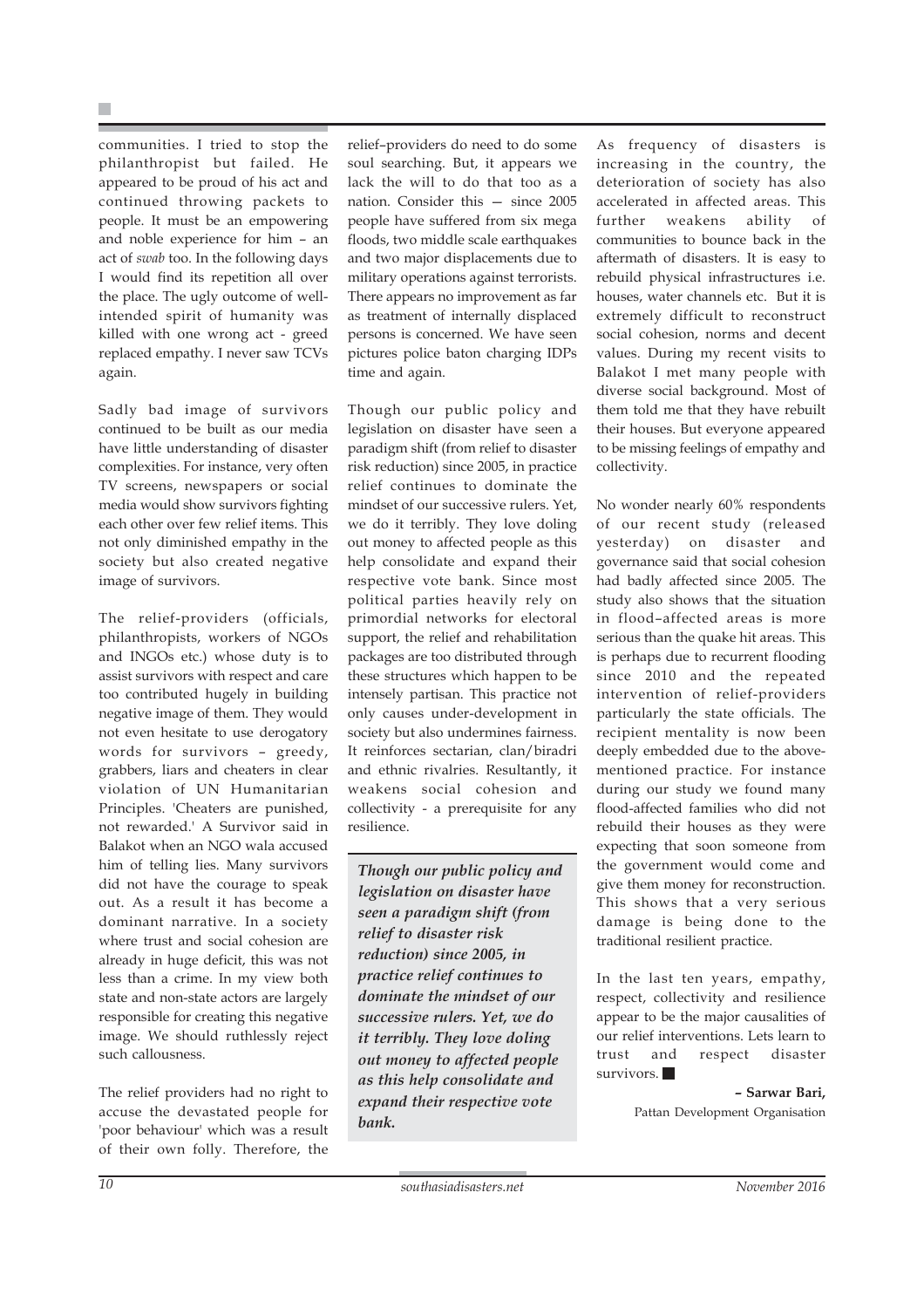#### DISASTER RECOVERY

### Kutch and Aceh Recoveries: A View

The past few decades have witnessed a steady rise in environmental disasters. At the launch of the 2015 Global Assessment Report on Disaster Risk Reduction (GAR15), the UN Secretary General Ban Ki-moon warned that the exposure to natural hazards combined with growing global inequality, urbanization and overconsumption of energy and natural resources "threaten to drive risk to dangerous and unpredictable levels with systemic global impacts" (UNISDR, 2015). A comparative research of 141 countries between 1981 and 2002 highlighted this urgency, but added gendered dimension to the analysis. Based on this comparative study, disasters disadvantage women in three ways: disasters kill more women than men; disasters have higher impact in lowering the post-disaster life expectancy of women; and socioeconomic status has a major role in weakening the gender gap in life expectancy (Neumayer and Plümper 2007). Urbanization poses specific gendered challenges. Post-disaster recovery, reconstruction and longterm development should be guided by such concerns, aiming to reducing vulnerability to gendered violence and discrimination.

Over the past decade I have conducted ethnographic research in the aftermath of the Indian Ocean earthquake and the tsunami in Aceh, Indonesia and more specifically in the provincial capital of Banda Aceh. Following the lives of Banda Acehnese through their everyday experiences offers insights into the relations of power and the potential structures of violence that are embedded in the aftermath: layered



exiles and displacement; hidden narratives of violence and grief; struggles over gendered expectations of being a good and respectable woman and man; the hierarchical political economy of post-conflict and tsunami reconstruction; and multiple ways of arranging lives and remembrance, cherishing loved ones and forming caring and loving relationships outside the normative notions of nuclear family and home. Aceh, due to three decades of armed conflict, is still in economic terms, a periphery of Indonesia's economic development. Post–disaster governance has not been successful for maintaining the economic activities of the reconstruction period, nor addresses the question of structural poverty (22% compared with overall 15% in Indonesia, based on 2012 statistics) and social inequalities.

When comparing the district of Kutch in Gujarat that is recovering from the aftermath of the devastating earthquake in 2001 with the province of Aceh, somewhat similar

phenomena of "post-disaster provinciality" seems to exist. Gujarat is well-known for its two decades of high growth economically, which has trickled down to industrialisation, increased migration and urbanization, including that of the semi-rural town of Bhuj. When I visited Bhuj briefly in October 2016 I was told that the number slums in town had doubled since the preearthquake days and the Planning Commissions estimate for 2011-12 for people living below poverty line in Gujarat was at 21, 5% - that of Kutch district potentially even higher than the rest of the state. In my forthcoming research I aim to understand how does gender intersect with post-disaster urbanization, urban planning and in Bhuj, approaching questions of resilience and recovery through ethnographic and life-historical methods.

#### **– Dr. Marjaana Jauhola,**

Adjunct Professor, Academy of Finland Fellow, University of Helsinki, Finland